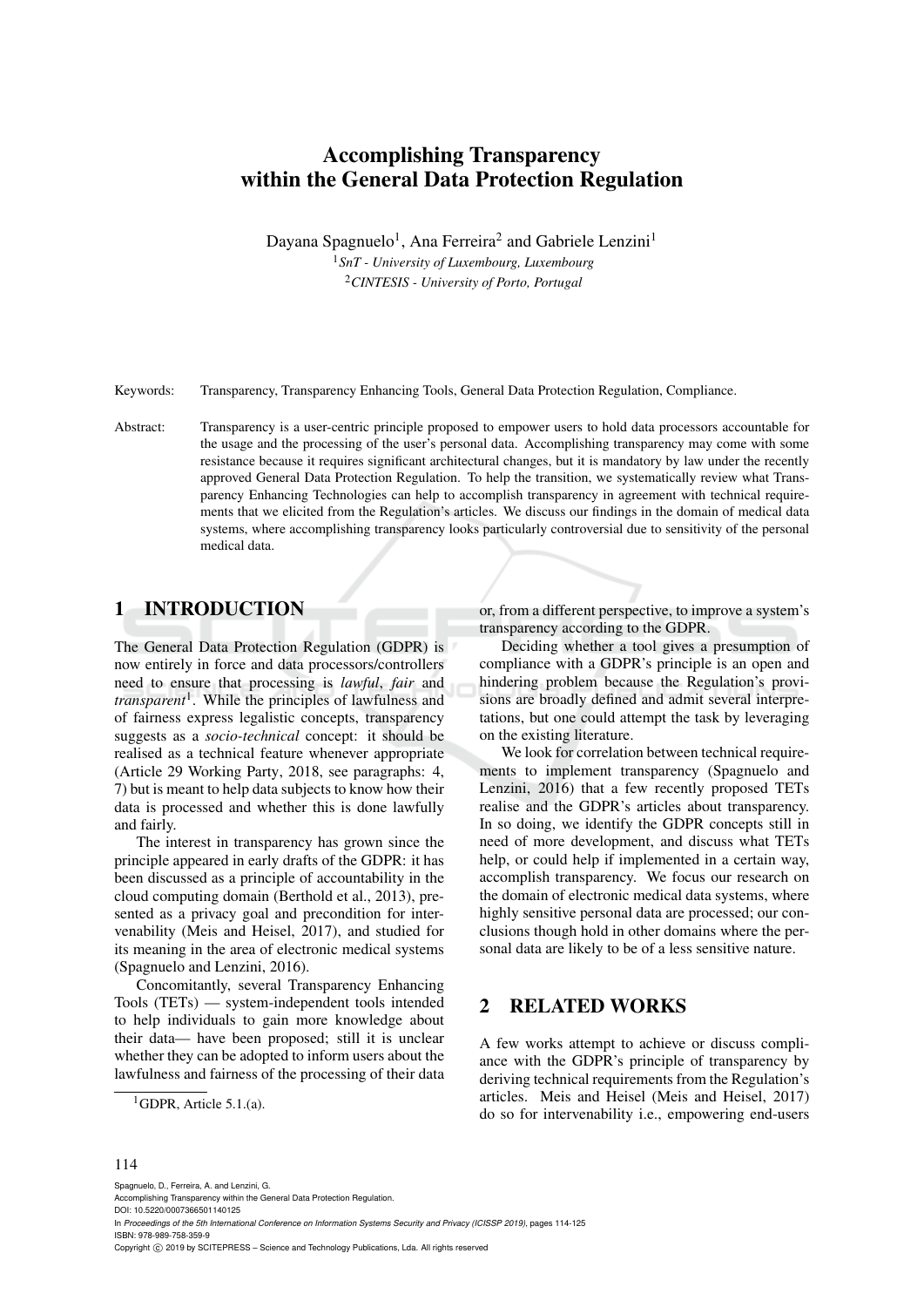to have control over their personal data processing; they extract requirements by reviewing the ISO/IEC 291000 and the GDPR's article about privacy and transparency. No direct correlation between requirements and the Regulation's provision is made.

Bier *et al.* (Bier et al., 2016) derive eight technical requirements for a privacy dashboard they propose directly from a review of the 'right of access' presented by the GDPR, the previous European Data Protection Directive, and the Federal Data Protection Act from Germany. Raschke *et al.* (Raschke et al., 2017), for a similar dashboard, define requirements about four high-level GDPR-related features of the board: the right to access data, obtaining information about involved processors, rectification and erasure of data, and consent review and withdraw.

More in line with our research, Fischer-Hüber et *al.* (Fischer-Hübner et al., 2014) compare and map legal provisions and technical requirements, principles, and designs. The authors review usability principles of Human-Computer Interaction (HCI) in a few selected TETs. They gather requirements from workshops and by reviewing the proposal of the GDPR, the previous European Data Protection Directives, and other documents, e.g., opinions from the Article 29 Data Protection Working Party; they also consider legal provisions for transparency and accountability that have implications about HCI. The requirements are then mapped to three HCI concepts, further discussed in the context of the TETs. The mappings and correlations presented are thoroughly discussed, but the authors do not present a structured procedure that was followed when defining them: it is our interpretation that those correlations were identified manually.

At the time of execution our research we were unaware of the German Standard Data Protection Model  $(SDM)^2$ , which classifies GDPR's provision in terms of *data protection goals* (e.g., availability, transparency, intervenability). We will discuss the similarities between our work and the SDM, and clarify where they differ.

### 3 TRANSPARENCY IN GDPR

Transparency is a property championed by the GDPR as one of the main principles in personal data processing. It qualifies transparency stating that it "requires that any information and communication relating to the processing of those personal data be easily accessible and easy to understand, and that clear

and plain language be used"<sup>3</sup>. But how transparency is characterised? Some help to this regard comes from Article 29 of the Data Protection Working Party. It provides interpretative guidelines regarding transparency as enforced by the GDPR (Article 29 Working Party, 2018). But, it gives no characterisation of transparency. For that, one must review the Articles of the Regulation that refer to the principle, even if indirectly. We selected those Articles by following a systematic peer review approach in four rounds: selection; filtering; revision; and validation.

Selection. Two of this paper's authors had, independently, selected a list of the GDPR's Articles that they subjectively judged be talking about transparency. Both authors are expert in transparency and in TETs, so the expectation was that from their combined knowledge it was possible to identify most of the Articles that link to transparency in different technical domains.

Filtering. We combined the two lists resulting from the previous phase and revisited the Articles selected by at least one of the authors. The two authors defended their interpretation of transparency, agreed on a common understanding, and defined Articles that cover that understanding, including also artefacts to implement transparency. The intersection of the two preliminary lists, complemented by a few other Articles, was taken as the output.

Revision. Two authors, one not involved in the previous rounds of the analysis to reduce selection bias, independently reviewed the guidelines by the Working Party. They selected the Articles that, according to the guidelines and to their judgement were about transparency. The resulting lists —almost identical since the guidelines are less prone to interpretation than the GDPR— were compared and combined.

Validation. We compare the lists obtained in the previous rounds, with the aim to validate our selection using less subjective indications coming from the guidelines. Our final list of selected transparency-related GDPR Articles (paragraphs and sub-paragraphs) comprises 79 items (see Table 3). It only disregards four Articles mentioned in the guidelines (e.g., 12.5, 20, 25.1 and 25.2). In addition, we also compare our list with the presented by the SDM regarding the protection goals of transparency and intervenability (the ones we consider in our work as well). Our selection is more extensive, but disregards five Articles mentioned in the SDM (i.e., 5.1.(d), 5.1.(f), 20, 40 and 42). We consider our list sufficiently relevant.

<sup>2</sup>https://www.datenschutzzentrum.de/uploads/sdm/ SDM-Methodology\_V1.0.pdf

<sup>3</sup> *Ibid.* (39)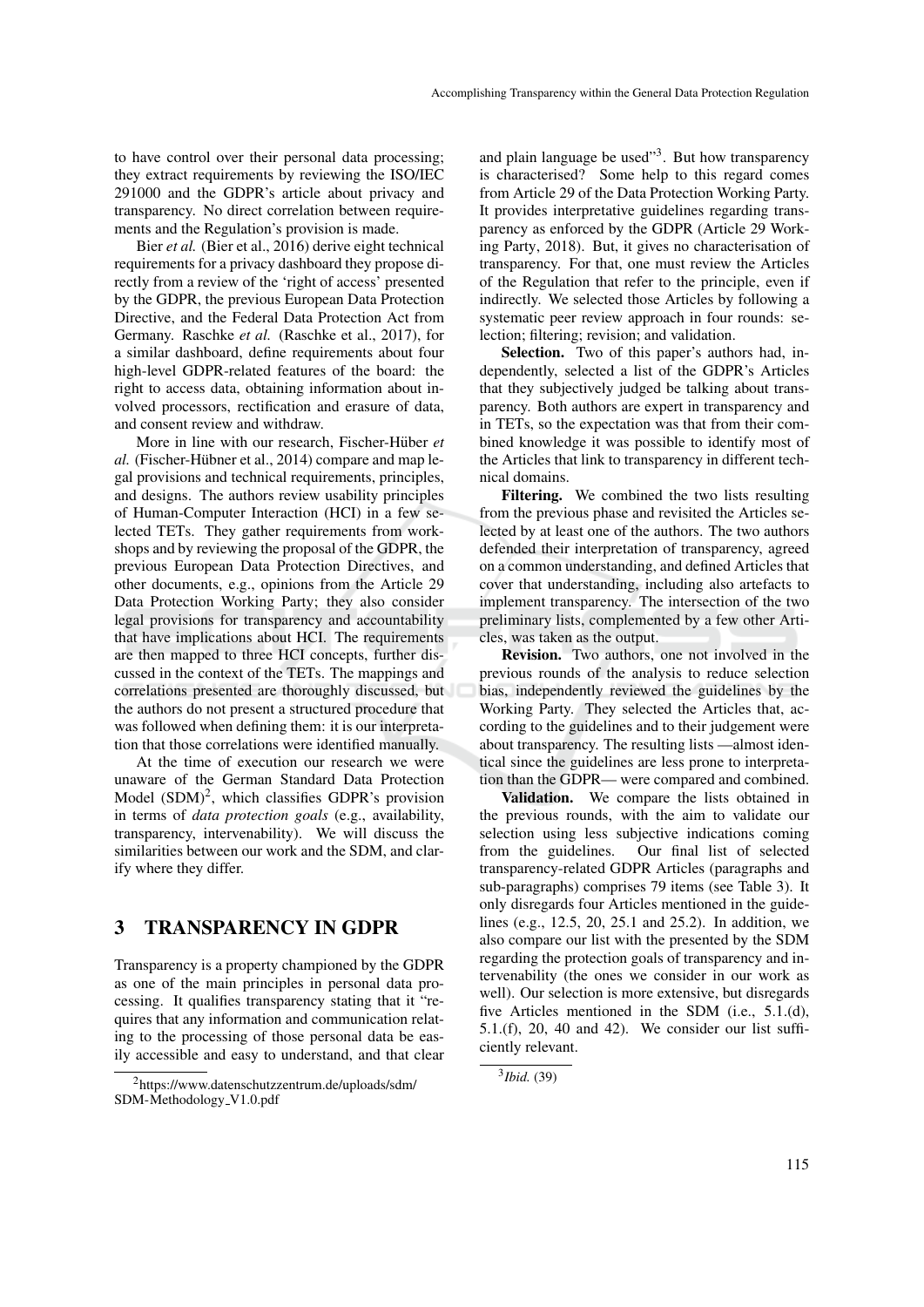Table 1: Transparency requirements. IDs refer to the original numbering in (Spagnuelo and Lenzini, 2016), those indexed 1\*\* are ex ante, those 2\*\* are ex post.

| Req.   | <b>Specification</b>                             |
|--------|--------------------------------------------------|
| 111.1  | The system must provide the user with real time  |
|        | information on physical data storage and data    |
|        | storage location of different types of data.     |
| 111.2  | The system must inform the user on how data      |
|        | are stored and who has access to them.           |
| 111.18 | The system must make available a document        |
|        | that describes the ownership of the data.        |
| 112.1  | The system must provide the user with mecha-     |
|        | nisms for accessing personal data.               |
| 211.3  | The system must notify the user in case the pol- |
|        | icy is overridden (break the glass).             |
| 211.4  | The system must provide the user with timely     |
|        | notification on security breaches.               |

## 4 GDPR AND TECHNICAL REQUIREMENTS

We correlate the selected GDPR's Articles with a list of technical requirements for transparency presented in previous work from the authors (Spagnuelo and Lenzini, 2016). Due to space limitations, in Table 1 we recall just a few requirements to help the reader picture how they look like, but we remand to the original work for full details.

The correlation is done automatically using a simplified parser based on Natural Language Processing (NLP) techniques. We analyse the *text corpora* in order to extract *corpus*-based glossaries. We did not conduct any statistical analysis, nor part-ofspeech tagging (techniques applied in more sophisticated NLP algorithms). Instead, we iterated a few times realising small adjustments in our glossaries, reevaluating the results of the parser and, whenever needed, manually adding or removing a correlation.

Our approach is possible because our glossaries are context-based, and focused to the terminology found in the GDPR and in the requirements. There are works that propose interpreting and translating regulations and other legal documents in general (Bartolini et al., 2016; Sathyendra et al., 2017; Nejad et al., 2017). We do not mean to compete with them, but rather state that our parser, in the specific problem herein addressed, has given sufficiently accurate results.

Text Corpora Analysis. The first step was carried out manually. We first analysed the two text *corpora*: the Articles and provisions in the GDPR, and our set of technical requirements. A text *corpus* is described as a "large body of linguistic evidence typ-

ically composed of attested language use", but has been used nowadays for defining a variety of text collections (Mitkov, 2005). Our requirements are not a text *corpus* in its typical meaning, as they are based on the literature, and are not composed by standardised terms. Rather, they constitute a text *corpus* in its modern sense: a text collection tailored to a specific domain. The GDPR, on the other hand, represents better a classic text *corpus*, as it is stable and composed by standard legal terminology.

We analysed the text *corpora* and familiarised with the differences between the terminologies, as one comprises technical terms and the other legalistic jargon. The terms found in one *corpus* were interpreted and linked to terms in the other. As a result of this task, we elected potential connections between requirements and GDPR Articles and established a preliminary list of correlations.

Extraction of Corpus-based Glossaries and Parsing. To ensure the consistency of our correlation procedure, we automated the comparisons. Terms found in the GDPR were mapped to their equivalent technical terms, found in the list of requirements. To do that, we revisited our preliminary list of correlations, from where we extracted the key-terms that seem to have triggered each correlation. We identified correlations according to a few textual elements present in the GDPR Articles: the *information* to be provided to the data subject; the *rights* the data subject must have; the *techniques* described in the Article; and few selected *keywords*. We organised each of these in hash tables that represent *corpus*-based glossaries. Due to space limitations, we show in Table 2 only one of our glossaries.

Some key-terms were intentionally marked as *not applicable* (N/A). For instance, the term "transparency" found in Article 5.1(a) is comprehensive and should relate to every single requirement from our list, as it mandates data to be processed transparently. The same applies to the term "shall not apply", which is present in Articles describing an exception to another Article. In other words, it presents the circumstances in which our requirements do not need to be implemented. Hence, correlations found with an Article of this sort are likely to be false-positives. It is important to note that terms marked like this are not the same as terms absent from our glossaries. While the first will force a mismatch between a GDPR Article with that term and any possible requirement in our list, the second will just be disregarded when computing the correlations.

The correlations are computed by an automatic parser. Initially, it parses each GDPR Article to iden-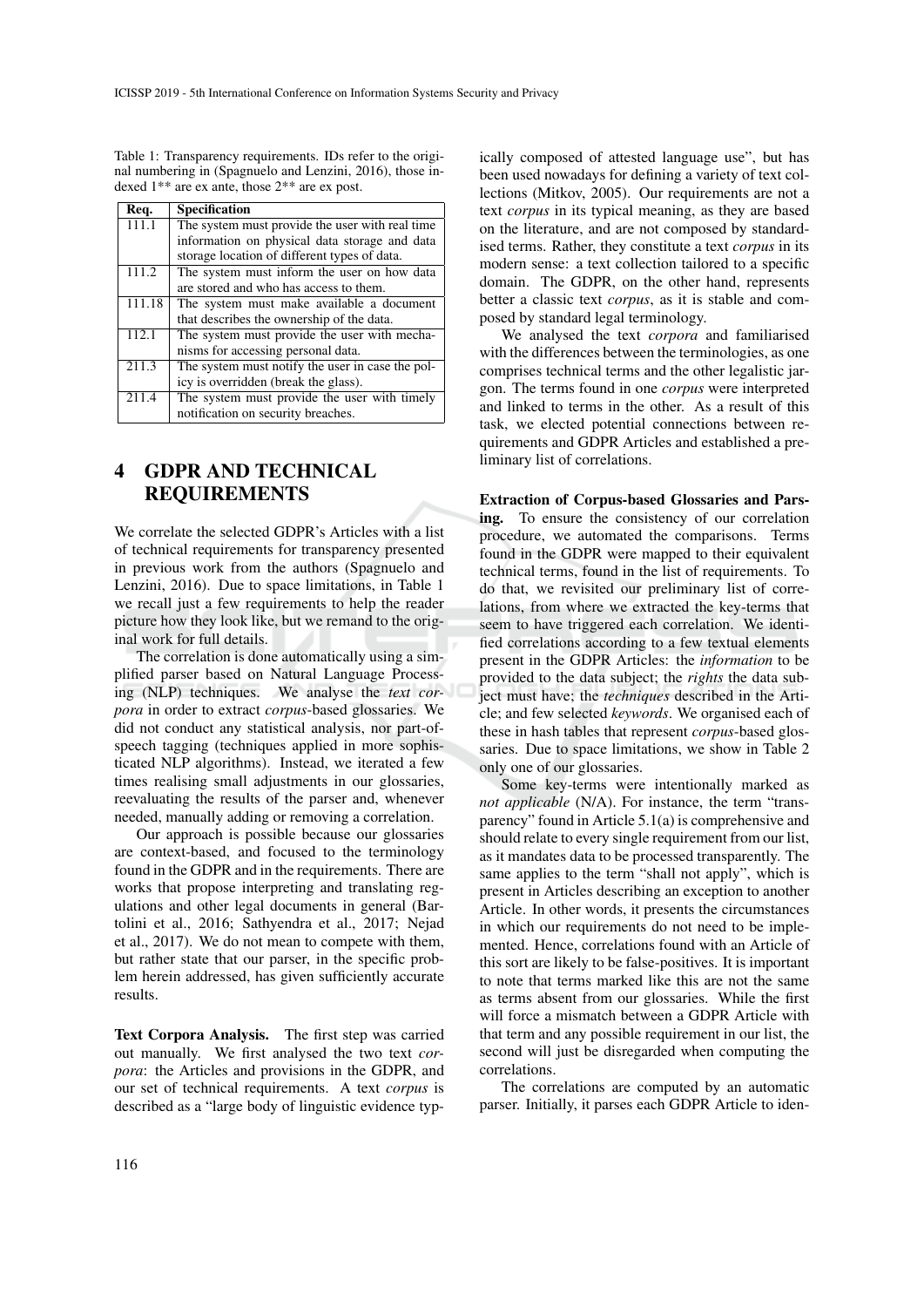| <b>GDPR</b> terms          | <b>Technical terms</b>         |  |  |
|----------------------------|--------------------------------|--|--|
| [do not] permit identifi-  | privacy; to<br>data<br>protect |  |  |
| cation                     | [data]; [data] protection;     |  |  |
|                            | [data is] protected; separa-   |  |  |
|                            | tion [of data]                 |  |  |
| appropriate security       | to protect                     |  |  |
| withdraw                   | revoke                         |  |  |
| not in a position to iden- | N/A                            |  |  |
| tify                       |                                |  |  |
| decision-<br>automated     | N/A                            |  |  |
| making                     |                                |  |  |
| obtaining<br>[personal     | gather; infer; aggregate       |  |  |
| data]                      |                                |  |  |
| copy of personal data      | mechanism for<br>accessing     |  |  |
|                            | [personal data]                |  |  |
| automated means            | N/A                            |  |  |
| only personal<br>data      | data minimisation              |  |  |
| which are necessary        |                                |  |  |
| record of [processing of   | accountability; audit          |  |  |
| data]                      |                                |  |  |
| unauthorised               | without authorisation          |  |  |
| unlawful                   | vulnerability; breach          |  |  |
| accidental loss            | data loss; breach              |  |  |
| accidental destruction     | N/A                            |  |  |
| accidental damage          | N/A                            |  |  |
| profiling                  | N/A                            |  |  |
| data minimisation          | N/A                            |  |  |
| existence of the right     | ownership                      |  |  |
| shall not apply            | N/A                            |  |  |

Table 2: Glossary of Techniques. Information in brackets are contextual and are not part of the term.

tify all the key-terms they contain. Then it searches for requirements which present at least one equivalent term for each key-term found in the Article. Our criteria to match an Article and a requirement is that all key-terms from the first are represented in the second.

The correlation computation is realised in steps: we run the same parsing algorithm for each glossary, and later we merge the results of each comparison in one final list. By doing so, we maintained the correlating criterion decoupled, and simplified the process of reevaluation of the equivalent terms. This has also helped in balancing the asymmetry between GDPR Articles and technical requirements, as the Articles are generally more verbose and encompass too many key-terms. Separating the terms into four glossaries ensured our criterion is not too restrictive, and that Articles can be correlated by one or several categories of textual elements.

Final Adjustments. After computing the correlations, we reviewed the resulting list and compared with our preliminary one. Each correlation was analysed, but we focused on the discrepancies. For those, we semantically analysed the article and requirement marked as correlating to understand the context in

which the key-terms appeared, and whether they had similar meaning. We realised this procedure in a peer review manner. The final correlations (see Table 3) were then adjusted accordingly. We highlight here a few of the manually adjusted correlations.

According to our initial list, requirement 111.2 on information about how data are stored and who has access to them, should correlate with Article 15.1.(c), about the data subject's rights of obtaining from the controller the recipients of personal data. The requirement and the Article have a clear correlation. However, it was being disregarded by our parser as the Article contains the key-term "third countries" which does not appear in the requirement. As this keyterm is responsible for several other well-fitted correlations, we opted for adjusting this exception manually.

We also adjusted Articles and requirements that were marked as correlating by key-terms but had different meanings. Such as requirement 111.3, mandating the system informs users on the purchase of services, and Article 19, which requires the controller to communicate the erasure or rectification of personal data to its recipients.

## 5 TRANSPARENCY ENHANCING TOOLS

We conducted a literature review looking for scientific works or projects indexed by the keywords "transparency enhancing tools". We restricted our search to works published since 2014, the year the GDPR started to be strongly supported by the European Parliament<sup>4</sup>. By adding this time restriction, we consider only tools potentially designed in line with the GDPR principles. We then broadened our study with works cited in our initial pool. A few works surveying TETs helped us defining a list of tools for our study (Ferreira and Lenzini, 2015; OPC, 2017; Bier et al., 2016; Zimmermann, 2015; Siljee, 2015).

To select the relevant tools we classified them according to the categories proposed in (Zimmermann, 2015). This categorisation, TETCat, takes into account whether the information provided by these tools is trusted and can be verified (*assurance level*), the *application time* of the tool (*ex ante*, *ex post* or *real time*) and *interactivity level* the tools offer. As a result of this exercise, we found 27 tools that are potentially linked to the transparency principle. We present them classified by their TETs category. We only describe

<sup>4</sup>http://europa.eu/rapid/press-release MEMO-14-186 de.htm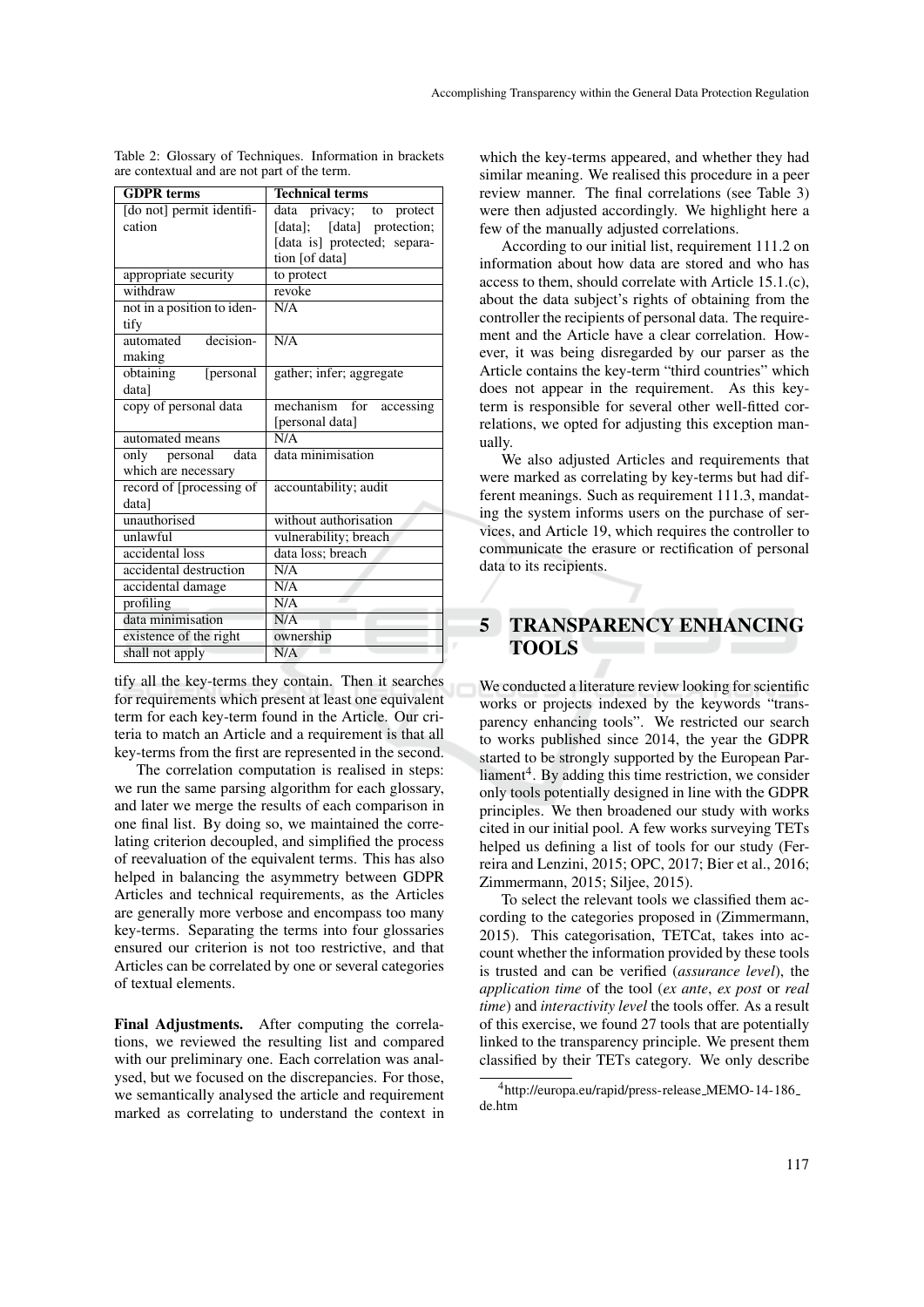| <b>GDPR</b>          | <b>Requirements</b>         | <b>GDPR</b>            | <b>Requirements</b>  | <b>GDPR</b>       | <b>Requirements</b>        |
|----------------------|-----------------------------|------------------------|----------------------|-------------------|----------------------------|
| 5.1(a)               |                             | 14.1(c)                | 111.19               | 18                |                            |
| $\overline{5.2}$     | 111.16, 111.20, 221.1,      | 14.1(d)                | $\overline{221.6}$   | $\overline{19}$   | 111.2, 111.4               |
|                      | 221.2, 221.3, 221.4, 221.5, |                        |                      |                   |                            |
|                      | 221.7, 221.8                |                        |                      |                   |                            |
| 6.1(a)               | 221.7                       | 14.1(e)                | 111.2, 111.3, 111.4  | 21.1              |                            |
| 7.1                  |                             | 14.1(f)                | 111.4, 11.11, 221.3  | $\overline{21.2}$ |                            |
| 7.2                  |                             | 14.2(a)                |                      | 21.3              |                            |
| 7.3                  | 221.7                       | 14.2(b)                | 111.3, 111.4, 111.14 | 21.4              | 111.18                     |
| 9.2(a)               |                             | 14.2(c)                | 111.18               | 21.5              |                            |
| 11.2                 |                             | 14.2(d)                | 111.18               | 22.1              |                            |
| 12.1                 |                             | 14.2(e)                |                      | 22.2(c)           |                            |
| 12.3                 |                             | 14.2(f)                | 221.6                | 25.3              |                            |
| 12.4                 |                             | 14.2(g)                |                      | $\overline{26.1}$ | 111.14                     |
| 12.7                 |                             | 14.3(a)                | 211.5                | $\overline{26.2}$ | 111.14                     |
| $\overline{13.1(a)}$ | 111.1                       | 14.3(b)                |                      | 26.3              | 111.14                     |
| 13.1(b)              | 111.15                      | 14.3(c)                |                      | 30.1              | 221.5, 222.1, 232.1        |
| 13.1(c)              | 111.19                      | 14.4                   |                      | 30.2              | 221.5, 222.1, 232.1        |
| 13.1.(d)             | 111.3, 111.4, 111.14        | 15.1(a)                | 111.19               | 30.3              |                            |
| 13.1(e)              | 111.2, 111.3, 111.4         | $\overline{15.1}$ .(b) | 221.6                | 30.4              |                            |
| 13.1(f)              | 111.4, 111.11, 221.3        | 15.1(c)                | 111.2, 111.4         | 32.3              |                            |
| 13.2(a)              |                             | 15.1.(d)               |                      | 33.1              | 111.7, 211.1, 211.4, 221.8 |
| 13.2(b)              | 111.18                      | 15.1(e)                | 111.18               | 33.2              | 111.7, 211.1, 211.4, 221.8 |
| 13.2(c)              | 111.18                      | 15.1(f)                |                      | 33.3              | 111.7, 111.15,<br>211.1.   |
|                      |                             |                        |                      |                   | 211.4, 221.8               |
| 13.2(d)              |                             | 15.1(g)                | 221.6                | 33.4              | 211.4                      |
| 13.2(e)              |                             | 15.1(h)                |                      | 33.5              | 111.7, 211.1, 211.4, 221.8 |
| 13.2(f)              |                             | 15.2                   | 111.4, 111.11, 221.3 | 34.1              | 111.7, 211.1, 211.4, 221.8 |
| 13.3                 |                             | 15.3                   | 112.1                | 34.2              |                            |
| 14.1(a)              | 111.1                       | $\overline{16}$        |                      |                   |                            |
| 14.1(b)              | 111.15                      | $\overline{17}$        | 221.7                |                   |                            |

Table 3: Final list of correlated GDPR Articles and technical requirements. 72% of the requirements are correlated (26 out of 36).

the characteristics needed for the understanding of this work. The full categorisation is made available in (Spagnuelo et al., 2018).

Assertion Tools. Tools are classified as the assertion type whenever the correctness and completeness of the information they provide cannot be verified. They can only provide users with information on the controller's alleged processing practices. The TETCat does not further distinguish between assertion tools as their trustworthiness remains unaffected even under different manifestation of other parameters. As a consequence, this category covers tools with diverse goals.

Examples of assertion tools are third-party tracking blockers. These tools are commonly implemented as web-browser plug-ins. They help the users becoming aware of trackers gathering information about them while browsing the web, for the purpose of, e.g., advertising or analytic. These tools also allow the users to interact and block such trackers. Mozilla Lightbeam<sup>5</sup> (ML), Disconnect me<sup>6</sup> (DM), and Pri-

vacy Badger<sup>7</sup> (PB) are examples of tracking blocker tools.

Those tools offer very similar features to the users, with the exception of Privacy Badger (PB). When this tool detects a new third-party script is tracking the user in three different websites, it automatically blocks them, without the need for the users to configure their preferences.

Tools that educate users on matters related to privacy protection are also considered assertion tools. One example of such a tool is the Privacy Risk Analysis (PRA) (De and Le Métayer, 2018), which allows users to express their preferences, and visualise the impact on privacy risks through a user-friendly interface. Another example is Me and My Shadow<sup>8</sup> (MMS) which informs users about what happens to their data, how traceable they are on the internet and gives tips about existing privacy tools and digital shadow.

Privacy Score<sup>9</sup> (PS) is also classified as an assertion tool. It tests and ranks websites according to their

<sup>5</sup>https://www.mozilla.org/lightbeam

<sup>6</sup>https://disconnect.me/

<sup>7</sup>https://www.eff.org/privacybadger

<sup>8</sup>https://myshadow.org/

<sup>9</sup>https://privacyscore.org/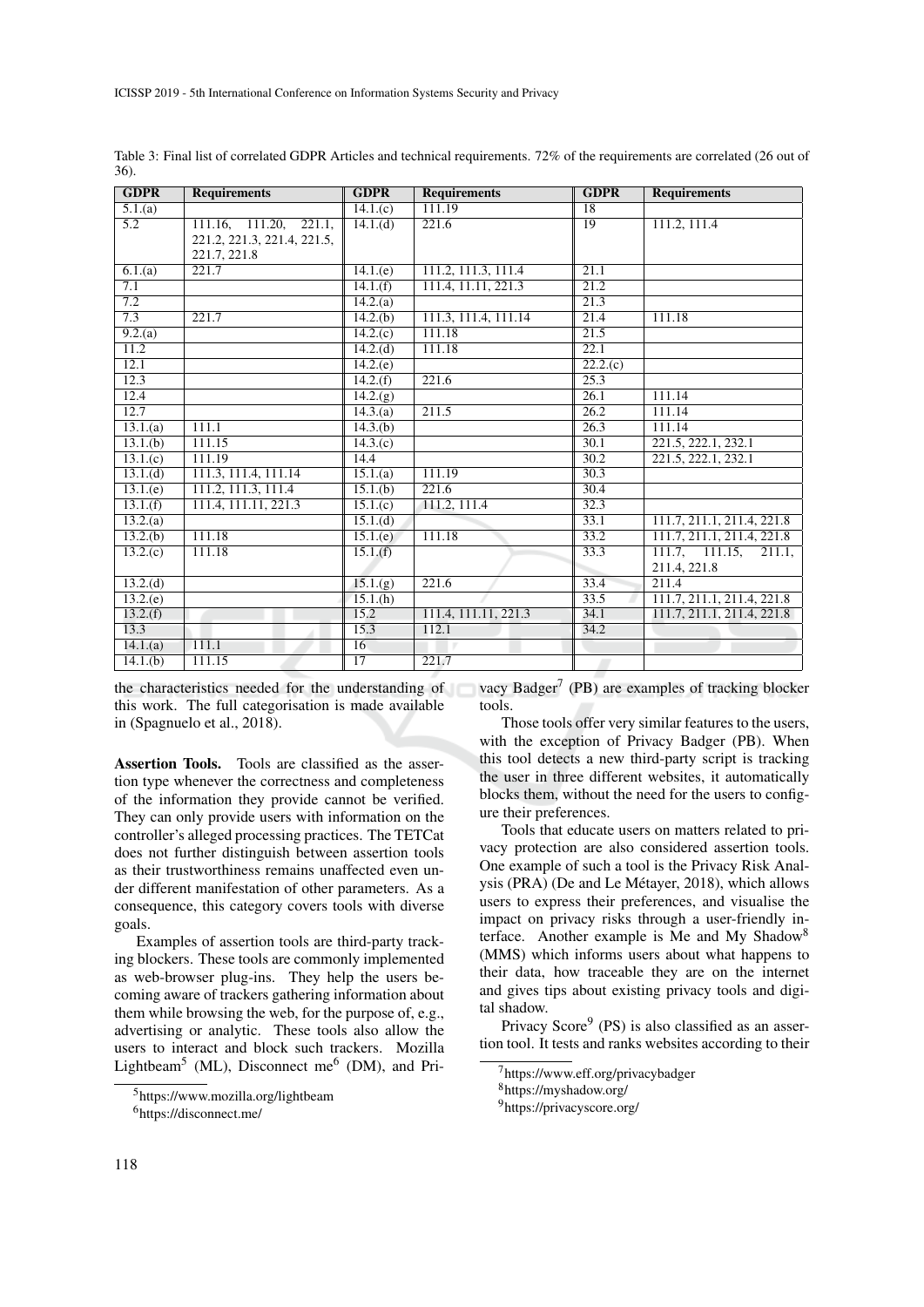security features (tracking, encryption of traffic and messages, protection against attacks). For each feature tested it also presents brief explanations which serve as material to educate users on privacy protection subjects.

Finally, Access My Info<sup>10</sup> (AMI) also falls under the assertion category. AMI is a web application that helps users to create legal requests for copies of their data. This tool differs from the previous ones as it does not *per se* provide information nor educates the users on the service's practices. Yet, we consider it under the same category as it cannot ensure the service providers will properly process the requests. The tool guides users in requesting data from dating, fitness, and telecommunications services, according to the Canadian privacy legislation (PIPEDA). Despite being a web application, it is implemented as a script running on the users' browser, and it collects no information unless explicitly authorised by them.

Awareness Tools. This is the first type of tools providing information verifiable for completeness and correctness. Different terminology is suggested for tools which provide technical means to verify its information (i.e., *Trusted*), and tools which information can be verified manually by a user or an auditor (i.e., *Semi Trusted*). However, for the TETCat, they do not distinguish between the two assurance levels. Similarly, we refrain from evaluating this aspect of the tools. We only distinguish between *Not trusted* and *(Semi) Trusted*, being the last given to tools that provide somewhat trustworthy information.

Awareness tools provide *Ex ante* transparency, and interactivity level of *Read only*. Tools in this category help the user becoming aware of the privacy policy of the service provider but do not provide the users with controls over the processing of data. Examples of such tools are machine readable or interpreted policy languages and certification seals and marks.

Platform for Privacy Preferences Project<sup>11</sup> (P3P) is an example of machine-readable language tool. It proposes a language for describing a website's privacy policy in a standard format which can be retrieved and interpreted automatically by webbrowsers. It enables the users to be informed of the website intentions towards the use and collection of their data in a consistent way, without requiring them to read the entire privacy policy of each website they visit. Even though works on P3P are currently suspended, we include it in our study as it has strong support from the academic community.

On a different approach, the Usable Privacy Project<sup>12</sup> (Sathyendra et al., 2017) proposes a tool that automatically annotates privacy policies. The tool eases the reading of policies by interpreting it and highlighting parts of the text according to a finegrained annotation scheme.

Other examples of awareness tools are the certification seals. European Privacy Seal (EuroPriSe), for example, provides a privacy compliance certification of IT products and services with European data protection regulations (EuroPriSe, 2017). Another example is the TrustArc (TArc), which provides a trust mark on privacy practices and data governance. It follows certification standards based upon recognised laws and regulatory standards, such as OECD Privacy Guidelines, and GDPR (TrustArc, 2018).

Declaration Tools. These tools are very similar to awareness tools, but they offer some level of interactivity. In our pool only one tool falls under this category: PrimeLife Policy Language (PPL) (Fischer-Hübner and Martucci, 2014). With this tool, users can interact and negotiate policies.

PPL is comparable to the awareness tool P3P as it proposes a machine-readable language for privacy policies. However, PPL further supports the description of privacy preferences from the users. So the service provider's declared intentions can be matched and checked for compliance with the user's preferences. PPL expresses policy in terms of authorisations, e.g., for what purposes the service provider will use the data, and obligations it is willing to fulfil for collected data items (e.g., to delete the data after a certain period, or to log all accesses to the data).

Audit Tools. Audit TETs present users with *Ex post* or *Real time* transparency. Tools in this category include those that allow for access and verifiability of data, but do not provide means for the users to interact and intervene with the data processing (i.e., *Read only* tools).

Data Track<sup>13</sup> (DT) (Fischer-Hübner et al., 2016) is a user side ex post transparency tool that displays what personal data the service provider has stored, which was received from the user explicitly, implicitly, or derived. The tool is a proof-of-concept that parses location history from Google take-out. Personal Data Table (PDT) (Siljee, 2015) is a similar tool, however in an earlier stage of maturity. PDT is a transparency design pattern. It describes a standardised table containing information on personal data

<sup>10</sup>https://openeffect.ca/access-my-info/

<sup>11</sup>https://www.w3.org/P3P/

<sup>12</sup>https://explore.usableprivacy.org/

<sup>13</sup>https://github.com/pylls/datatrack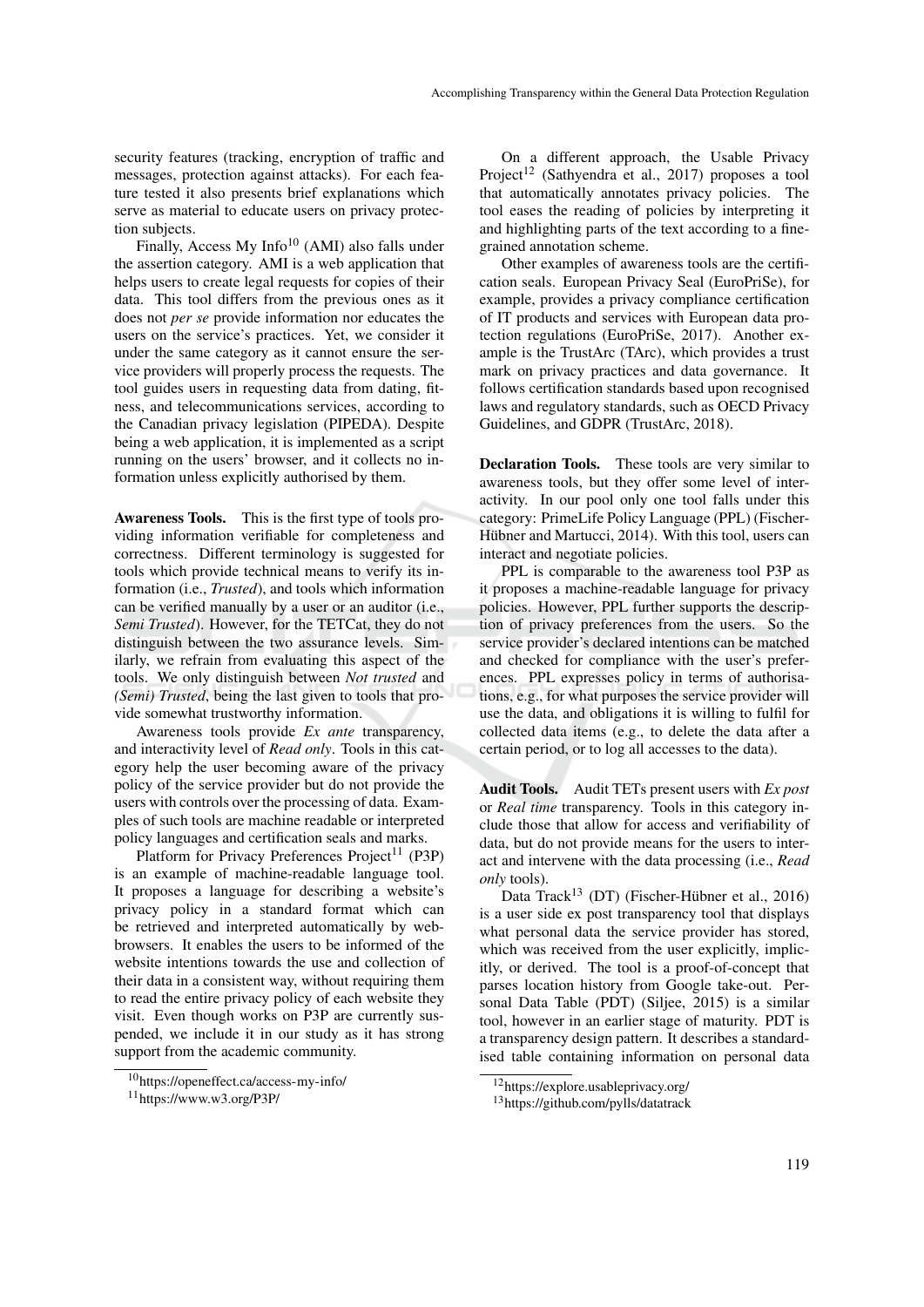handled by the service provider, such as, the reasons for collection, and who has access to it.

Digi.me<sup>14</sup> is an application for retrieving a copy of personal data from several different services (e.g., social media, finance, and health). The application does not store any personal data, it copies the data into the storage of the user's preference. By using this tool the user can visualise, search, and choose to share these data with other apps. Even though Digi.me allows the users to share, and consequently to control the collection and usage of personal data, it is not considered interactive. That is because it does not provide means for the users to control processing from the source where the data is retrieved.

Finally, the Blue Button<sup>15</sup> is an initiative to standardise the right to access personal medical data in the USA. Blue Button-enabled portals display a logo, which symbolises that users are allowed to visualise and download their data.

On the verifiability side, there are discussions regarding transparency, but tools of this type are still in the idealisation phase. Privacy Evidence (PEv) (Sackmann et al., 2006), for example, proposes the generation of pieces of evidence based on structured policies (P3P and NAPS), secure logs (with hash chain scheme to guarantee confidentiality and integrity, for instance), and logs view that allow to scan through the logs and match with the policy. Transparent Accountable Data Mining (TAMI) (Weitzner et al., 2008) similarly proposes *a posteriori* privacy compliance checks on data mining. It is intended to check for data usage that is logically allowed to happen, but that legally should not be used in support to a given conclusion (inference). The proposed architecture is composed of a policy-aware logs module, a policy language framework, and a policy reasoning tool. Both tools are thoroughly discussed, but we found no implementation of them.

Finally, Private Verification of Access (PVA) (Idalino et al., 2017) also proposes a scheme for *a posteriori* access control compliance checks, but that operates under a data minimisation principle. The scheme suggests the use of a third-party tool which can operate on encrypted data access logs to check for matches (or mismatches) with a given access policy. The tool allows for a private independent audit of a system.

Intervention Tools. Tools in this category allow users to verify properties about the processing of their data. They differ from audit tools as they also provide means for them to interact and control the terms of data collection and usage.

Privacy Through Transparency (PTT) (Seneviratne and Kagal, 2014), for example, proposes the use of a Provenance Tracker Network (PTN) which stores the logs for any transaction realised in a personal data flagged as *sensitive*, and allows for *a posteriori* audits. The logs are distributed in a network of trusted peers, preventing a single point of failure. Every sensitive data has a usage restriction associated with it, and every use of data needs to be justified by a *usage intention*. This tool allows data owners to analyse logs and search for mismatches between the usage restrictions and intentions. They are allowed to request for explanations in case mismatches are found. The model assumes a non-prohibitive access control mechanism and supports Break-the-Glass (BTG) policies.

Privacy eSuite<sup>16</sup> (PeS) is a web-service consent engine that centralises consent and access rules with support to purpose of use. This tool also supports the integration with other services, such as the myConsentMinder, a web application that allows patients to manage their privacy preferences, and the Universal Audit Repository, that logs all accesses and attempts, notifies when a BTG happens, and simplifies audits through searches and report capabilities.

Remediation Tools. These are the most comprehensive tools according to the TETCat. They comprise functionality to exercise control over data collection and usage, and also to modify and delete personal data stored by a data controller. Tools in this category are usually found in the format of privacy dashboards or data vault/marketplace applications.

PrivacyInsight (PI) (Bier et al., 2016) and GDPR Privacy Dashboard<sup>17</sup> (GPD) (Raschke et al., 2017) are both examples of privacy dashboards within this category of TETs. PrivacyInsight is a dashboard whose main feature is to visualise (as a provenance graph) the flow of personal data into, through and out of an organisation. PrivacyInsight also provides full access to all personal data and allows users to exercise their rights over that data (e.g., erasure, and rectification). The GDPR Privacy Dashboard is intended to help users visualising, and requesting rectification or erasure of the data stored by a service provider. Both tools are designed to be easily adopted by any organisation.

Google Dashboard<sup>18</sup> (GD), and Microsoft Dash-

 $14$ https://digi.me/

<sup>15</sup>https://www.healthit.gov/topic/health-it-initiatives/ blue-button

<sup>16</sup>http://hipaat.com/privacy-esuite/

<sup>17</sup>http://philip-raschke.github.io/

GDPR-privacy-dashboard

<sup>18</sup>https://myaccount.google.com/dashboard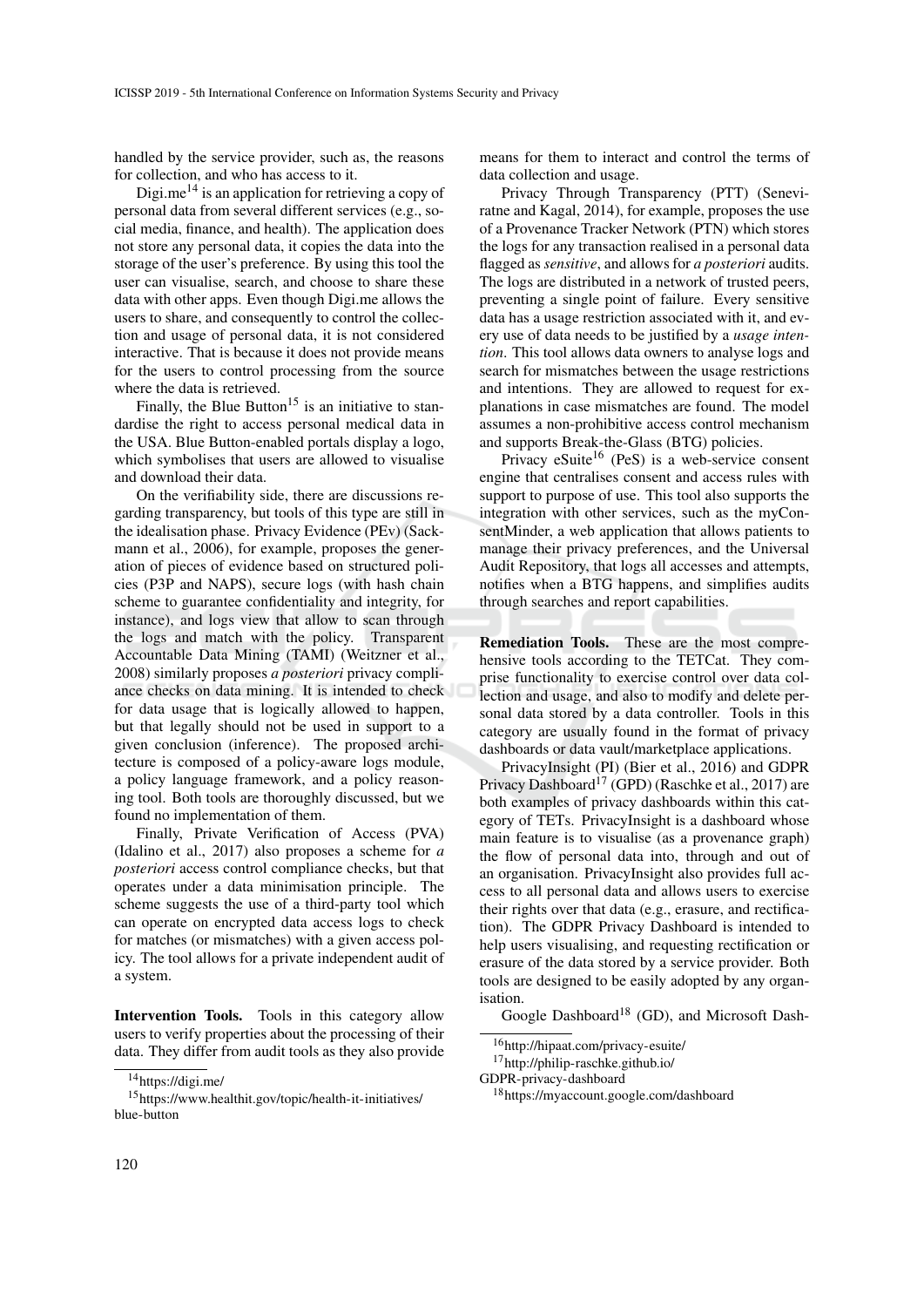board<sup>19</sup> (MD) are also examples of such tools, however they serve only their own organisation. Both tools allow the users to manage privacy settings, and to see, download, and manage personal data stored in their account.

Finally, the openPDS (oPDS) (de Montjoye et al., 2014), and  $Meeco<sup>20</sup>$  (Mee) are examples of data vault/marketplace applications. The openPDS tool is a meta-data storage. Combined with SafeAnswers it allows for the privacy of the users by computing answers on the client side, and only sending third-party applications anonymous results. The results can also be aggregated with the ones from other users. Meeco, on the other hand, is a personal data marketplace which allows users to add, organise, edit, and progressively share their information. The Meeco client stores the terms the user agreed to, and records events of interaction with personal data in an event chain.

## 6 DISCUSSION

To have a general picture of transparency's development, we compared the selected TETs with our requirements. Doing so enabled us to understand the extent in which TETs can realise transparency in medical systems, and also to have, by transitivity, a list of TETs which can help to achieve compliance with the GDPR's provisions.

The TETs categorisation facilitated the comparison between the tools and the list of requirements. Mainly, we pre-selected the tools and requirements by their application time (i.e., *ex ante*, *ex post*/*real time*) and matched them manually according to the other categories, and descriptions whenever needed. The result of this effort is shown in Table 4. Exceptions were made only in two specific cases: regarding requirement 112.1, and when comparing certification seals tools.

The first is concerning requirement 112.1 on the provision of mechanisms for accessing personal data. In the context of medical systems, this requirement is considered *ex ante* as the data about the patients are typically generated by other users in the system, rather than being provided by the patients themselves. As a consequence, allowing these patients to access their data can be interpreted as a mandatory pre-condition for them to anticipate what will happen to their data. However, in the context of TETs, tools which allow for the access of personal data are considered *ex post*. In this specific case, we understand

there is a close correlation between the requirement 112.1 and those tools, even if their application times do not match.

The second exception is regarding certification seals. We consider them *ex ante*, but admit a correlation between them and *ex post* requirements. Certification seals are tools which can serve as convincing evidence that a system complies with a given criterion. If the criteria regards the processing of data, these seals can help users anticipating what will happen to their data, and whether it will be processed in a secure manner. However, from the perspective of the system when evaluated for the certification, the processing of data is already happening. For this reason, we accept the correlation between ex ante certification tools and a few relevant ex post requirements.

We determine which tools can help to achieve compliance with the GDPR's provisions by transitivity: for each tool matched to a given requirement, we set that this tool is also closely linked to the GDPR Articles that given requirement matches (see Table 3). This exercise highlighted, for example, the transparency aspects which are not yet covered by TETs. Due to space constrains, in Table 4 we summarised the results of this comparison. We make available a full report where we expand the GDPR Articles relevant to this work (Spagnuelo et al., 2018). In what follows, we comment on our findings concerning the technical and legal aspects of transparency.

Technical Aspects. Three requirements regarding terms and conditions seem not to be addressed by any TET: 111.1 on information regarding the physical location where data is stored; 111.4 on the existence of third-party services and sub-providers; and 111.14 on clarifications of responsibility in case of the existence of third-party services. We believe this information could be provided together with the terms and conditions of service. Even though the tool provided by the Usable Privacy Project (UP) aims at facilitating the reading of information provided in the terms and conditions, we did not identify tags for the requirements above. For this reason, we do not consider these requirements as addressed.

There are other relevant developments on the reading of terms and conditions, and policies, such as the CLAUDETTE project<sup>21</sup>, which uses artificial intelligence to automatically evaluate clauses of policies for their clarity and completeness in the light of the GDPR provisions. Another relevant functionality in this regard is the Lost in Small Print<sup>22</sup> from Me and

<sup>19</sup>https://account.microsoft.com/account/privacy

<sup>20</sup>https://www.meeco.me/

<sup>21</sup>https://claudette.eui.eu/

<sup>22</sup>https://myshadow.org/lost-in-small-print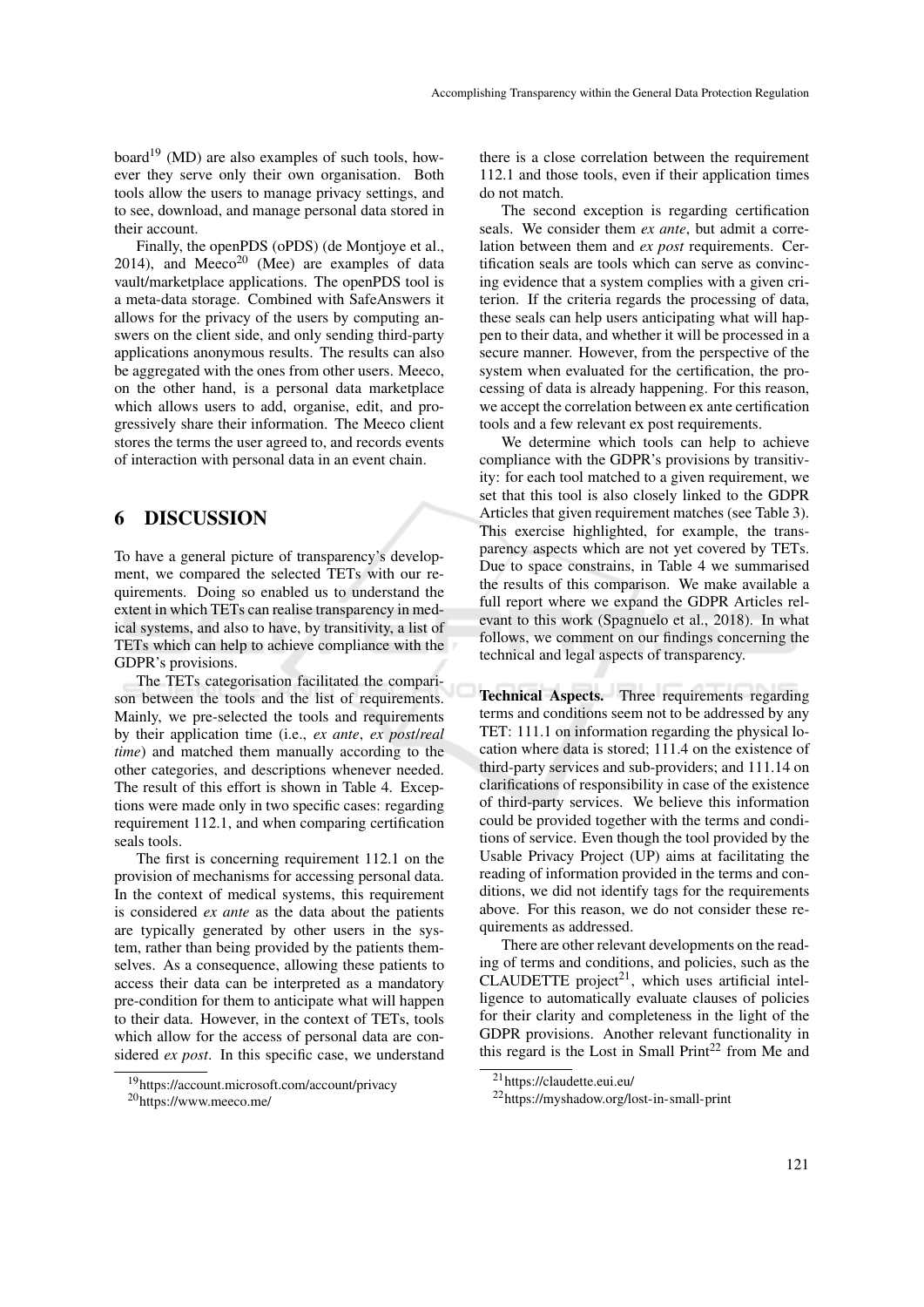| <b>TET</b>                            | <b>Requirements</b>                             | <b>GDPR</b> Articles             |
|---------------------------------------|-------------------------------------------------|----------------------------------|
| Mozilla Lightbeam                     | 211.5, 221.6                                    | 14, 15                           |
| $\overline{P3P}$                      | 111.2, 111.3, 111.16, 111.18, 111.19            | 5, 13, 14, 15, 19, 21            |
| PrimeLife Policy Language             | 111.2, 111.3, 111.16, 111.18, 111.19            | 5, 13, 14, 15, 19, 21            |
| Data Track                            | 112.1, 221.5, 221.6, 221.7                      | 5, 6, 7, 14, 15, 17, 30          |
| Privacy Insight                       | 112.1, 221.4, 221.5, 221.6, 221.7               | 5, 6, 7, 14, 15, 17, 30          |
| Privacy Risk Analysis                 | 111.9, 111.13                                   |                                  |
| <b>GDPR Privacy Dashboard</b>         | 112.1, 211.5, 221.4, 221.6, 221.7               | $\overline{5, 6, 7, 14, 15, 17}$ |
| <b>Personal Data Table</b>            | 112.1, 211.2, 211.3, 211.5, 221.4, 221.6, 221.7 | 5, 6, 7, 14, 15, 17              |
| Disconnect me                         | 211.5, 221.6                                    | 14, 15                           |
| Me and My Shadow                      | 111.8, 111.13, 111.16, 111.19                   | 5, 13, 14, 15                    |
| EuroPriSe                             | 111.16, 221.1, 221.3, 221.4                     | 5, 13, 14, 15                    |
| Privacy Score                         | 111.6, 111.12, 111.13                           |                                  |
| Google Dashboard                      | 112.1, 211.5, 221.6, 221.7                      | 5, 6, 7, 14, 15, 17              |
| Privacy Evidence                      | 221.1, 221.4, 221.5, 222.1, 232.1               | 5, 30                            |
| <b>TAMI</b> Project                   | 211.2, 211.3, 211.5, 221.1, 221.4, 222.1, 232.1 | 5, 14, 30                        |
| <b>Privacy Through Transparency</b>   | 211.2, 211.3, 221.1, 221.4, 221.5, 222.1, 232.1 | $\overline{5, 30}$               |
| <b>Private Verification of Access</b> | 211.2, 211.3, 221.1, 221.4, 222.1, 232.1        | 5, 30                            |
| <b>Privacy Badger</b>                 | 211.5, 221.6                                    | 14, 15                           |
| <b>Access My Info</b>                 | 112.1, 221.6                                    | 14, 15                           |
| <b>TrustArc</b>                       | 111.16, 221.1, 221.3, 221.4                     | $\overline{5, 13, 14, 15}$       |
| openPDS                               | 211.5, 221.6, 221.7                             | 5, 6, 7, 14, 15, 17              |
| Digi.me                               | 221.6, 221.7                                    | $\overline{5, 6, 7, 14, 15, 17}$ |
| Microsoft Dashboard                   | 112.1, 211.5, 221.6, 221.7                      | 5, 6, 7, 14, 15, 17              |
| Privacy eSuite                        | 221.1, 221.5, 221.7, 222.1, 232.1               | 5, 6, 7, 9, 17, 30               |
| Meeco                                 | 221.6, 221.7                                    | 5, 6, 7, 14, 15, 17              |
| <b>Blue Button</b>                    | 112.1, 221.6                                    | 14, 15                           |
| <b>Usable Privacy</b>                 | 111.5, 111.10, 111.11, 111.15, 111.17, 111.19   | 13, 14, 15, 33                   |

Table 4: Transparency Enhancing Tools (TETs), the technical requirements and GDPR Articles they help realising (\* added manually). Articles not addressed by TETs: 11, 12, 16, 18, 22, 25, 26, 32, 34.

My Shadow (MMS), which reveals and highlights relevant information in the policy of a few popular services. We decided not to include those tools in our study as the first only evaluates the quality of a policy, without aiding data subjects understanding its contents, and the second for only providing a few examples of policies. Nevertheless, it is possible to see the matter is already subject of attention. We expect to see a different scenario concerning tools for terms and conditions in the future.

Another set of requirements which seem to have gained less attention is regarding security breaches and attacks. They constitute the majority of requirements not addressed by any TET: 111.7, 211.1, 211.4, 221.2, and 221.8. As security breaches are unforeseen events, it does not come as a surprise that there are no tools for aiding the understanding of issues related to them. Nonetheless, it is important to notice that the GDPR reserves two Articles to provisions on personal data breaches (Art. 33 and 34), one of which is dedicated to describing how to communicate such matters to the affected data subjects. Being the health-care industry among the ones with most reported breaches,

and being medical data in the top three most compromised variety of data (for more details, see results of the data breach investigation (Verizon, 2018)), we consider this to be an area in need of further development.

Legal Aspects. Only a few Articles from the GDPR do not seem to be covered by any of our selected transparency tools. We consider an Article as not covered when none of its paragraphs or sub-paragraphs is correlated to at least one TET. Examples of this are the Articles related to certification; Article 25 regards data protection by design and by default, Article 32 has provisions on security of processing, but both mention that compliance with such Articles may be demonstrated through the use of approved certification mechanisms referred to in Article 42.

Despite having included two certification seals in our study (i.e., EuroPriSe, and TrustArc), we cannot confirm they are approved certification mechanisms. According to EuroPriSe, their criteria catalogue has not been approved pursuant to Article 42(5) GDPR, and they have not been accredited as a certification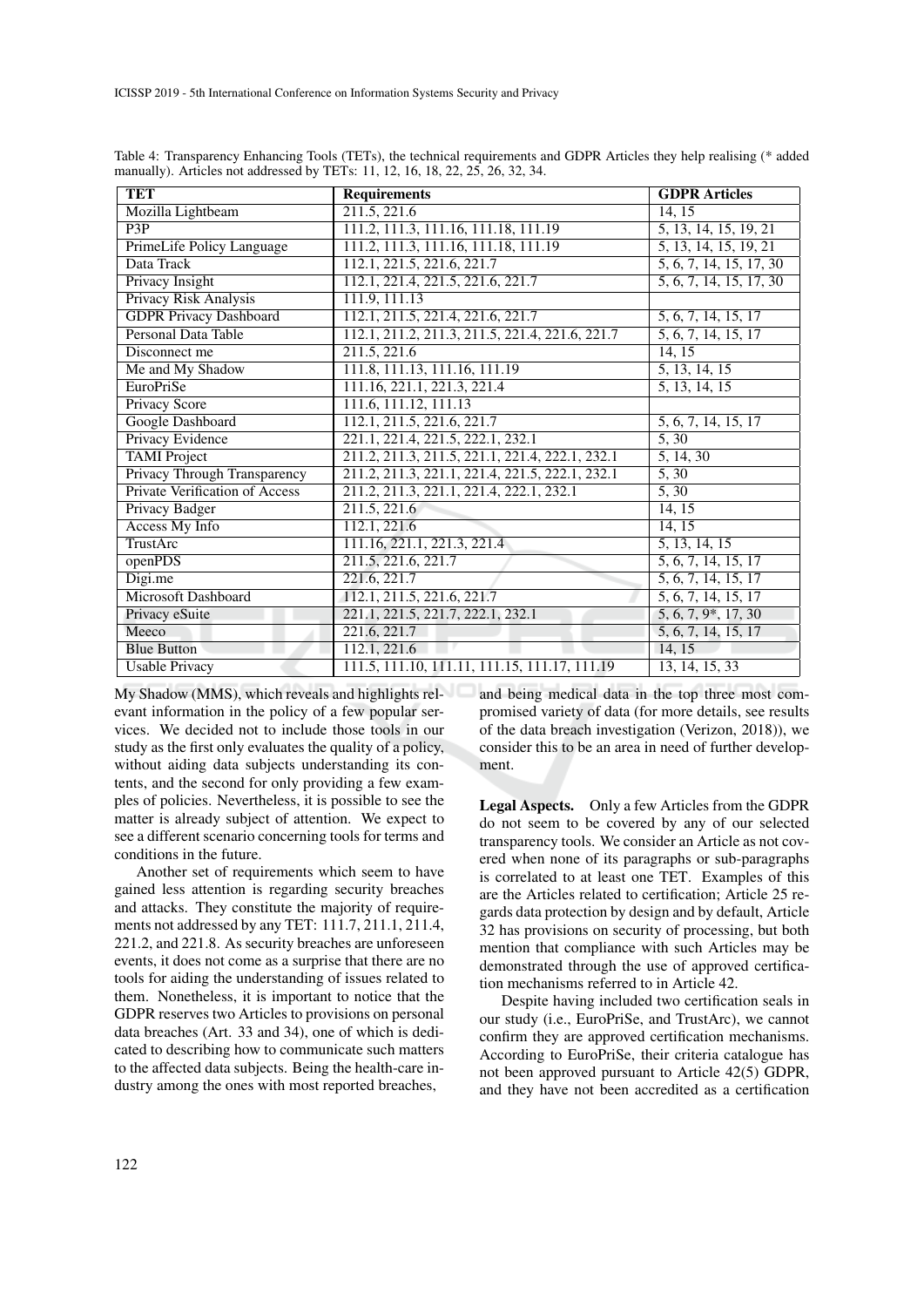body pursuant to Article 43 GDPR yet<sup>23</sup>. Regarding TrustArc, we did not find enough information about this matter.

A few transparency quality and empowerment related Articles are also not addressed by our selected tools. Article 12, for example, qualifies the communications with the data subject and states that it should be concise, easily accessible, using clear and plain language, and by electronic means whenever appropriate. In our understanding, this Article does not correlate to any specific tool because it is transverse to all of them. This Article has provisions regarding the quality of communications; hence, all tools communicating information to data subjects should be affected by it. There are works in the literature discussing metrics for transparency which, in line with this reasoning, consider the information provided to final users "being concise", or "being easily accessible" as indicators that transparency is properly implemented (Spagnuelo et al., 2017).

Article 12 also has provisions regarding the data subject's rights, as do Articles 16, 17, 18, 19, 21, 22, and 26. Articles 17, 19 and 21 do relate to some tools as transparency and empowerment are closely linked. But generally speaking, empowerment related Articles are either partially or not addressed at all by TETs. There are relevant developments in this topic though (Meis and Heisel, 2017). The authors discuss the privacy goal of empowerment (or intervenability) and its relationship to transparency. For instance, Article 12 relates to their requirement T4 and T5, and Article 17 relates to requirement I10. The analysis of these requirements and their relationship with TETs falls out of this work's scope.

It is important to notice that a few Articles which appear not to be covered by any TET, are disregarded from this analysis because they do not match their key-terms with any of our requirements (i.e., Article 9, and 11). We investigate Article 9 manually. This Article has provisions on data subject's consent for data processing of special categories of personal data, including data concerning health. Privacy eSuite tool (PeS) is a web-service consent engine specifically tailored to collect and centralise consent for the processing of health data. This tool is connected with Article 9, and in the interest of completeness, we manually added this correlation to Table 4. However, PeS is a proprietary tool designed in line with the Canadian regulations. We found no means to determine to which extent this tool can help achieving the GDPR provisions.

Being consent one of the basis for lawful process-

ing of personal data described in the GDPR, the number of tools addressing this subject seems suspiciously low. This fact does not imply that medical systems and other services are currently operating illegally. We are aware that collecting consent for processing data is a practice. However, we are interested in tools designed that facilitate the task of collecting consent and help users to be truly informed and aware of the consequences of the consent they are giving.

We investigated this more closely and searched for tools aiming at informed consent. Among our findings there are mostly tools and frameworks aiding the collection of informed consent for digital advertising24. We also found mentions to the EnCoRe (Ensuring Consent and Revocation) project, which presents insights on the role of informed consent in online interactions (Whitley and Kanellopoulou, 2010). The project appears to have finalised, and we found no tool proposed to address the collection of informed consent.

One could claim that informed consent can be collected when the user agrees with the terms and conditions, or privacy policies, for which there are tools proposed (e.g., P3P, PPL, and UP). While that may be one possible solution, special attention is required that the request for consent is distinguishable from other matters (as per GDPR Article 7). It is also important to note that consent to the processing of personal data shall be freely given, specific, informed, and unambiguous $^{25}$ . In such case, implicitly collecting consent is arguably against the provisions in the GDPR, a viewpoint also defended in (Whitley and Kanellopoulou, 2010). In that work, the authors discuss the extent to which terms and policies are even read and understood. In this sense, consent is unlikely to be truly informed and freely given.

### 7 CONCLUDING REMARKS

We systematically reviewed the literature of Transparency Enhancing Tools (TETs) in search of what exists to implement the principle of transparency as described by the GDPR. Our selection was guided by a subset of existing technical requirements for medical systems that we have found be semantically correlated with the Articles of the GDPR that define, directly or indirectly, transparency. Out of the 21 GDPR Articles we study here, 12 seem to be, at least partially, addressed by our selected TETs.

The SDM presents a list of classified GDPR Articles, which could replace our selection described in

<sup>23</sup>See https://www.european-privacy-seal.eu/EPS-en/ Criteria.

<sup>24</sup>See Conversant, IAB Europe, and ShareThis.

 $25$ GDPR Article 4 (11).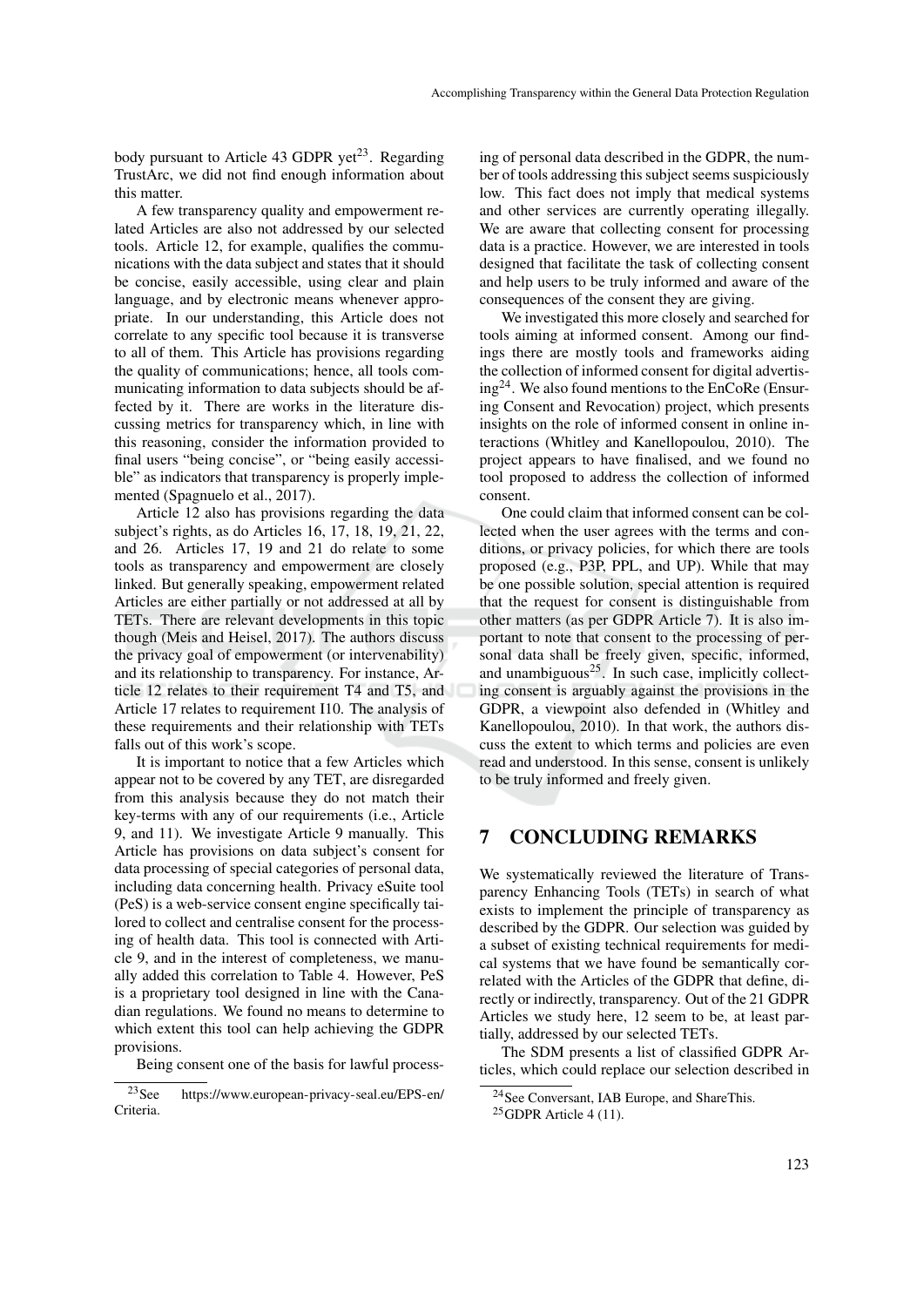section 3. Our selection does not contradict the list presented by the SDM, it is simply more detailed. The majority of Articles listed by the SDM are also considered in our selection. With the exception of Articles  $5.1($ d),  $5.1($ f), and  $20$  — regarding accuracy of data, security of personal data, and portability of data— which contain provisions on the quality of the data provided by transparency, and should be verified for compliance in every tool. Article 40, referring to the design of codes of conduct for controllers and processors, and could hardly be accomplished through the use of TETs. And Article 42, on certification, which are considered in section 5.

The selection mediated by technical requirements may look like a limitation of our approach, but by doing so we managed to have insights on issues that have less attention in works tailored to discuss compliance with the provisions of the GDPR. For instance, we noticed that matters related to Break-the-Glass (BTG) are not correlated with any provisions from the GDPR. This may be a topic of specific interest in the medical systems domain. Examples of requirements on the subject are 211.2, on informing users when authorities access their data, and 211.3, on informing in case policy is overridden. Although we did not find a clear correlation between these requirements and GDPR Articles, we also have no reasons to believe BTG is out of the scope when discussing data protection principles. A clear indication of that is the number of TETs addressing the subject (e.g., PDT, TAMI, PTT and PVA): although in their early stage of development, which suggests the subject is new, but of interest for the TETs community. Works defending the exercise of access control in one single point ignore the genuine possibility that data is available or can be inferred from somewhere else. Adopting BTG is a suitable alternative that will help to emphasise the importance of individual accountability towards the usage of data (Weitzner et al., 2008).

Similarly, we also found TETs which only correlate to our requirements (e.g., PRA, and PS). We believe they may serve as an inspiration to fill the gap we identified regarding tools for consent and security breaches. Privacy Score (PS), which tests web pages for known security vulnerabilities and provide a short explanation of them, could serve as inspiration for the development of tools explaining security breaches to a broad public. While Privacy Risk Analysis (PRA), which explains the risks and consequences of having a piece of personal data disclosed, could be adapted to help users in giving *de facto* informed consent.

The SDM also comments on *technical measures* that help to guarantee transparency, such as, documentation of procedures, logging of access and mod-

ifications. These measures relate to our requirements, but are more high-level. We believe our requirements could be classified according to them, allowing us to select TETs that can accomplish transparency as described by the SDM. We leave this task to future works.

This research is about the tools a system can leverage to accomplish transparency as a technical principle: it is not about ensuring legal compliance with the GDPR. However, we identified future developments which we believe will contribute to better coverage of transparency. We present in this work several tools tailored to one single use case (a few even designed for one specific organisation). Although they are comprehensive in addressing transparency, other systems could not immediately apply them (e.g., Google and Microsoft Dashboards). Those tools should serve as a role model for a possible generic Transparency Enhancing Tool. Other tools are already prepared for general use but are designed with a focus on other regulations in mind. One example of such a tool is the Privacy eSuite (PeS), which is tailored to Canadian regulations. Similarly, Usable Privacy (UP) intends to highlight the most relevant parts of a privacy policy for the American public. Adapting those tools to the GDPR's provisions seems to be an interesting future development for state of the art in transparency.

## ACKNOWLEDGEMENTS

Spagnuelo and Lenzini's research is supported by the Luxembourg National Research Fund (FNR), AFR project 7842804 TYPAMED and CORE project 11333956 DAPRECO, respectively.

IONS

### REFERENCES

- Article 29 Working Party (2018). Guidelines on transparency under regulation 2016/679. http://ec.europa.eu/newsroom/article29/item-detail. cfm?item id=622227. Accessed in Aug 2018.
- Bartolini, C., Giurgiu, A., Lenzini, G., and Robaldo, L. (2016). A framework to reason about the legal compliance of security standards. In *Proc.of the 10th Int. Workshop on Juris-informatics*.
- Berthold, S., Fischer-Hubner, S., Martucci, L., and Pulls, T. ¨ (2013). Crime and punishment in the cloud: Accountability, transparency, and privacy. In *Int. Workshop on Trustworthiness, Accountability and Forensics in the Cloud*.
- Bier, C., Kühne, K., and Beyerer, J. (2016). PrivacyInsight: the next generation privacy dashboard. In *Annual Privacy Forum*, pages 135–152. Springer.